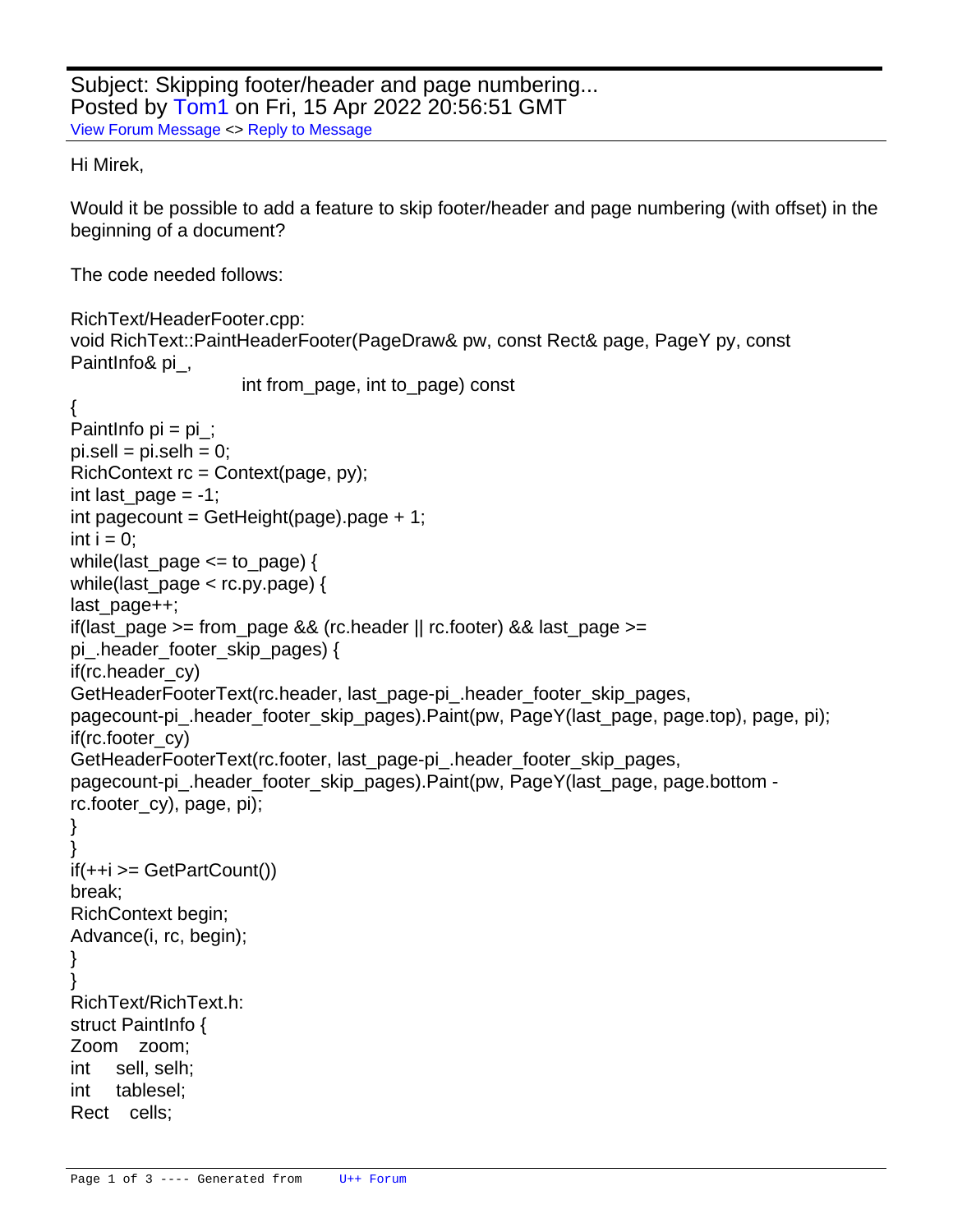```
	PageY top;
	PageY bottom;
	Color hyperlink;
	Color indexentry;
	Color textcolor; // not Null overrides text color, makes paper transparent, useful for QTFDisplay
	bool indexentrybg;
	bool usecache;
	bool sizetracking;
	Color showcodes;
	Bits (*spellingchecker)(const RichPara& para);
	int highlightpara;
	Color highlight;
	bool darktheme;
	void *context;
	bool showlabels;
bool shrink oversized objects;
int header footer skip pages; \frac{1}{5} // << ADDED THIS!
void (*DrawSelection)(Draw& w, int x, int y, int cx, int cy);
	Color ResolveInk(Color ink) const;
	Color ResolvePaper(Color paper) const;
	PaintInfo();
};
RichText/ParaData.cpp:
PaintInfo::PaintInfo()
{
\text{sell} = \text{sell} = 0;
tablesel = 0:
top = PageY(0, 0);
	bottom = PageY(INT_MAX, INT_MAX);
hyperlink = SColorMark();
usecache = false;
sizetracking = false;	showcodes = Null;
	spellingchecker = NULL;
highlightpara = -1;
highlight = Yellow();
indexentry = LtGreen();indexentrybg = false;
	darktheme = false;
context = NULL;
	showlabels = false;
	shrink_oversized_objects = false;
header footer skip pages = 0; \frac{1}{x} // << ADDED THIS
textcolor = Null;
DrawSelection = \iint (Draw& w, int x, int y, int cx, int cy) {
 		w.DrawRect(x, y, cx, cy, InvertColor);
```